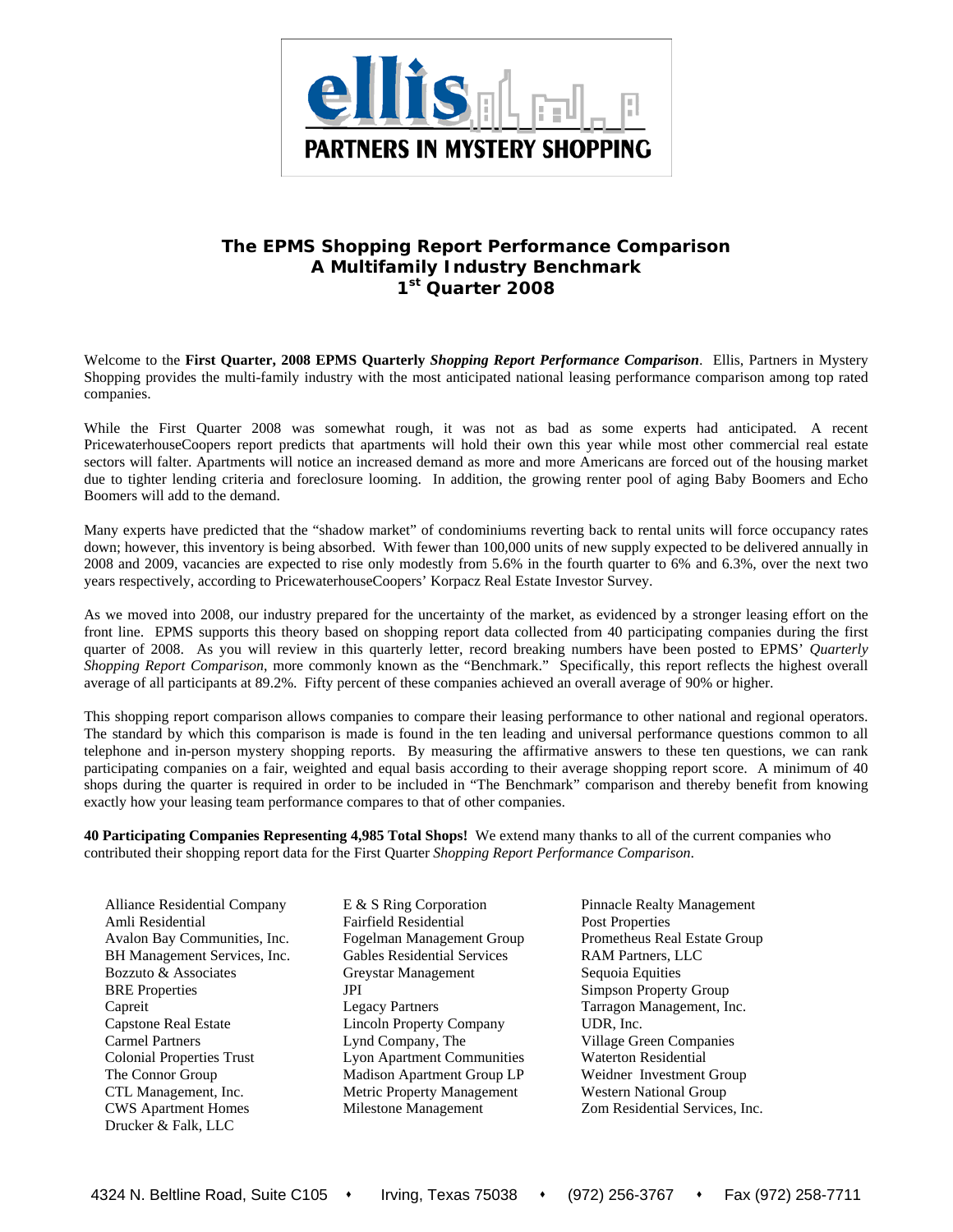**An incredible start to the New Year!** The participating companies rallied their sales teams and set a new record in Benchmark history! This quarter's participating companies achieved an amazing average Benchmark score of 89.2%. This overall score is the highest score in the history of the Benchmark. The top five finishers in this quarter's contest had an overall average score of 95.01%! An unbelievable feat! The driving force accounting for this historical high is based on the fact that 20 of the 40 participating companies averaged 90% or higher.

| $1st$ Quarter      | <b>Overall Average</b> | <b>Company Score - Average Ranges</b> | <b>Total Shops</b> |       |  |
|--------------------|------------------------|---------------------------------------|--------------------|-------|--|
|                    |                        | <b>High</b>                           | Low                |       |  |
| $1st$ Quarter 2008 | 89.2%                  | 96.3%                                 | 73.4%              | 4,985 |  |
| $1st$ Quarter 2007 | 86.3%                  | 94.9%                                 | 70.8%              | 5,809 |  |
| $1st$ Quarter 2006 | 85.7%                  | 95.2%                                 | 66.9%              | 4,475 |  |
| $1st$ Quarter 2005 | 85.7%                  | 94.1%                                 | 70.0%              | 4,540 |  |
| $1st$ Quarter 2004 | 85.5%                  | 93.8%                                 | 78.1%              | 4,064 |  |
| $1st$ Quarter 2003 | 85.7%                  | 91.6%                                 | 76.6%              | 3,147 |  |
| $1st$ Quarter 2002 | 83.6%                  | 88.8%                                 | 71.8%              | 2,323 |  |
| $1st$ Quarter 2001 | 82.1%                  | 88.8%                                 | 66.3%              | 1,893 |  |
| $1st$ Quarter 2000 | 78.7%                  | 85.9%                                 | 64.3%              | 1,267 |  |

**The Benchmark Scores Continue to Climb!** At an overall average of 89.2%, this score is almost 3% higher than any prior first quarter performance.This is a perfect example of the commitment and focus that participating companies use to consistently drive and exceed expectations. These companies firmly believe and practice the old adage, "Inspect what you expect!"



**Gables Residential Captures the #1 Position at 96.33% - the Company's Best Average!** This score is the second highest company average in Benchmark history. Gables Residential, an eight year benchmark participant, continues to raise the bar, not only within their own organization, but for our industry as a whole. **Jana Muma**, Vice President, Learning and Development, exclaimed:

*"This is absolutely unbelievable! Congratulations to our associates on their outstanding performance. They should be so proud. We are always working to challenge ourselves and beat our own scores, and it's exciting to know that we exceeded some very specific goals that we had in place."* 

**Carmel Partners** maintains their hold on **Second Place** with an overall average of **95.77%**. Carmel has participated in the Ellis benchmark program since 2006. Over the last several quarters, they have observed an increase in their overall performance. **Kate Grasso**, Director of Training and Development, states, "We believe that shopping reports are extremely powerful leasing tools that can measure and enhance leasing performance. Shopping reports identify where our strengths are along with the areas we need to focus on and improve. All of our associates are trained by professional Carmel Partners Sales Trainers, and they are given all of the tools and techniques to be successful."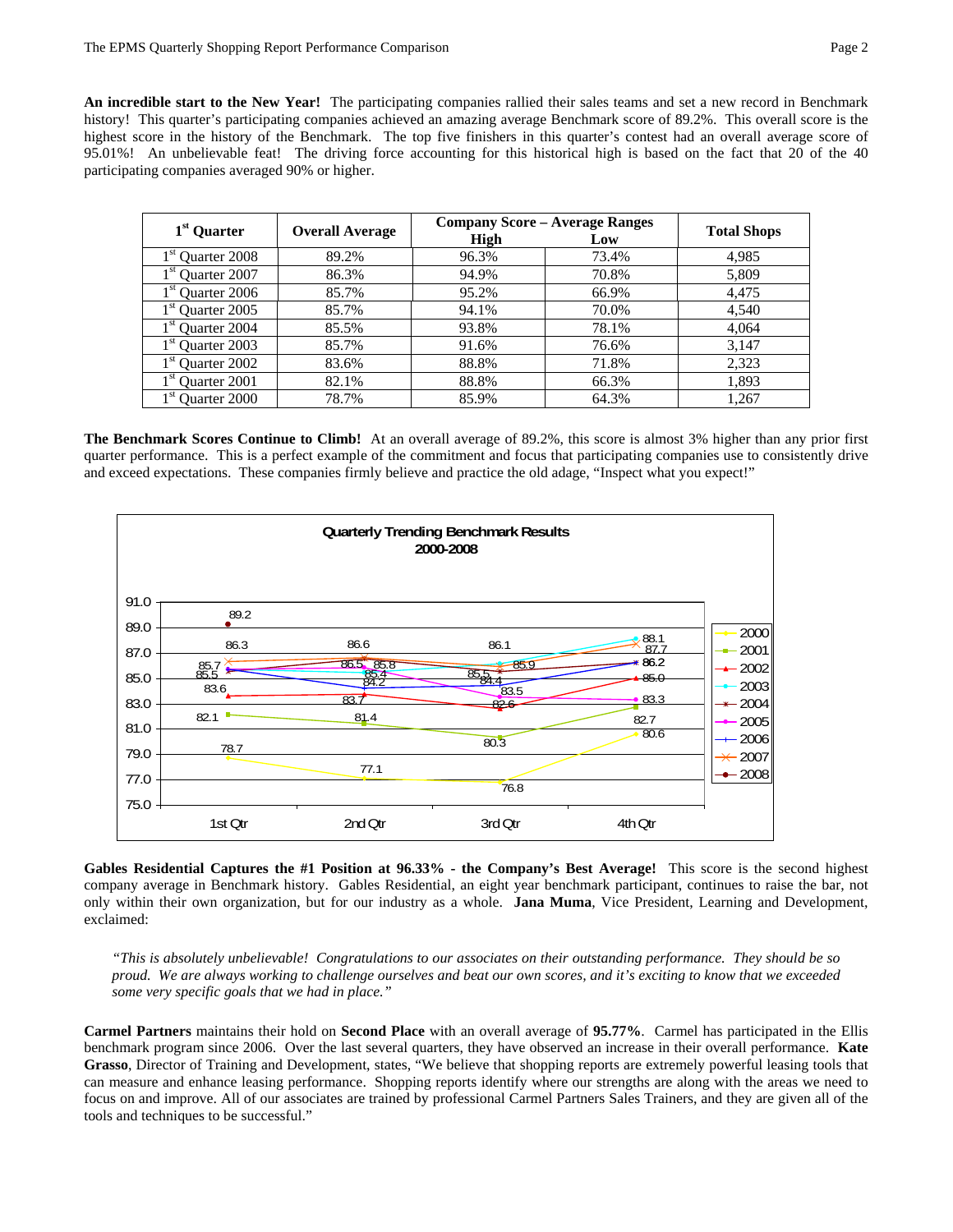With a full 1% gain from their fourth quarter score, **Tarragon Management, Inc.**, an eight year benchmark participant, moves into **Third Place** with an average score of **95.74%**. **Wendy Muse**, Vice President of Education, shared these comments**,** "We set our expectations for excellence, and our teams continue to meet the challenge. Our on-site personnel are the foundation of our success, and they continue to make us proud."

The **Fourth Place** position is filled by another eight year benchmark participant, **Amli Residential** with a score of **93.71%**. **Carol Gardner**, Senior Vice President, Education, adds, "We continue to hone our skills in a changing market. Customers are demanding and want immediate results. We must ensure our approach is tailored to their needs."

Rounding out the **Top Five** is **AvalonBay Communities, Inc.** with an average score of **93.55%**. A participant of the Benchmark for over four years, AvalonBay is another company that consistently achieves great results. According to **Melanie Jones**, Operations Manager, AvalonBay rolled out a detailed shopping report protocol. The protocol is consistently followed and is part of their policies and procedures. This protocol includes actions associated with both high and low shopping scores. AvalonBay's shopping program has allowed them to gain consistency with their sales approach.

## **PERFORMANCE IMPROVEMENT PROGRAMS**

The 2008 Benchmark letters will focus on how companies have successfully and consistently driven results quarter after quarter. The first quarter Benchmark will concentrate on the importance of objectively evaluating existing performance, obtaining buy-in at all levels, and determining the accountability piece for both strong and poor shopping report performance. In second quarter, we will provide information on what companies are doing to reward leasing professionals who meet or exceed the company's expectations when it comes to shopping reports. In third quarter, we will share how companies differ with regard to consequences and/or redirection for poor shop performance. The fourth quarter letter will summarize our findings during 2008, outlining how all of these components, if properly implemented, can lead to a stronger, healthier bottom line.

One of the biggest challenges facing property management companies is transforming performance objectives into consistent results. Many different organizations (industries of all types) face this same challenge. Competition is fierce, which means that companies must maximize productivity from each sales professional. Simply stated, each sales professional must convert potential customers to move-ins. This objective supports why shopping report programs have become a focus and an integral component of many multi-family companies. In the past, many companies have relied on their training departments to meet this objective. However, there has been a mind shift that all levels of management should participate in the shopping program in order to effectively get the best results.

To obtain buy-in for any idea requires careful planning and the ability to communicate the organization's vision to build momentum for success. Most would agree that communication needs to start with the senior and/or executive team. A top-down approach, as used by many of the benchmark participating companies, has contributed to these companies' successes. For the first quarter top five performers, their shopping report programs are endorsed and driven by top level management. However, as Wendy Muse adds, "The buy-in process can be slow at times. It is a challenge to raise expectations and hold people accountable. It wasn't easy in the beginning, but we showed our employees the benefits of the program, provided them with training, and rewarded their successes."

"The proof is in the pudding so to speak," says **Jana Muma**. "It's an easy sell when the positive results translate to the bottom line. Over the years, we've increased frequency of the shops which is certainly an expense, but the return on investment is driven by improvement in all facets of our business from closing percentages and customer service to maintenance teams and the quality of the product that we provide."

Holding people accountable for performance is often mistaken for being hard nosed, tough or overly demanding; however, without this key component, even a well created and thoroughly communicated plan can fail. **Joe Capillo**, Vice President Business Consulting for PROFITsystems, Inc. put it this way, "We have a principle in our company that states: It's better to be fair, supportive and demanding than to just be nice and let people fail. Allowing people to fail at their jobs is not nice. Whether it's in sales or other operational areas, failure hurts. It diminishes people, and it diminishes your company's culture."

Accountability is a developmental discipline. Keeping people connected to their job performance through constant feedback and planning for improvement is necessary. **Jana Muma** mirrored this comment, "We have constant communication with our employees about the standards we have set. It starts from the day the person is hired. We send immediate email recognition when a good shop score is accomplished, and we have monthly news briefs to announce top performers. We also address areas of challenge for an individual without delay."

Tarragon has consistently posted average scores in the 90%s since making the shopping report tool a priority within their organization. "We have implemented an accountability program where every shop is reviewed by a trainer. An action plan is created and a follow up session may be scheduled. The goal of the coaching session is to ensure that the leasing professional has a clear understanding of what steps are necessary to improve so that success is all but guaranteed," explained **Wendy Muse**.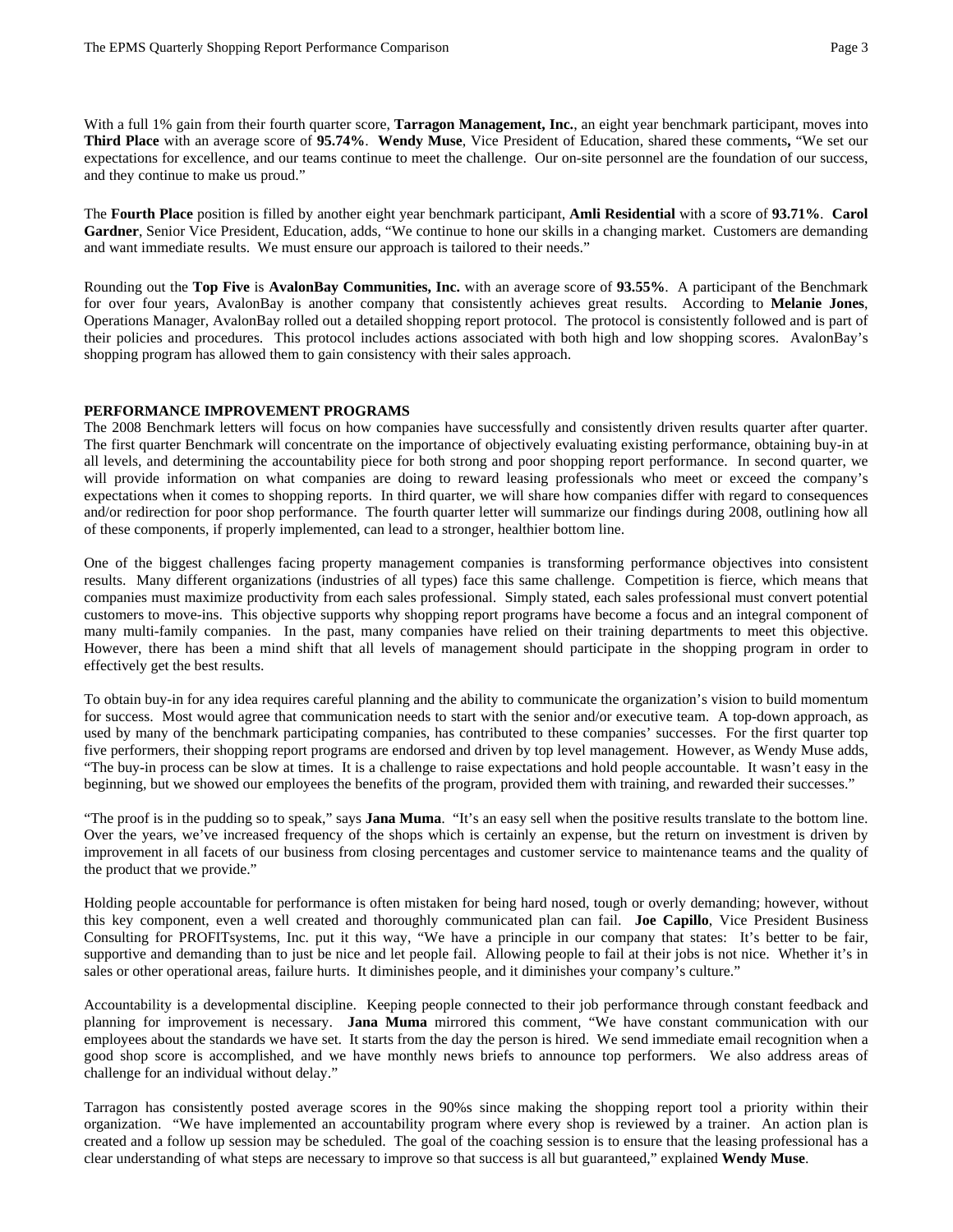Carmel utilizes a similar approach, recognizing top performers yet offering additional one-on-one training for those that do not meet the minimal expectations. According to **Kate Grasso,** their goal is to motivate, enhancing their leasing performance and confidence. Carmel Partners senior management, as well as the Regional Managers, believe in and fully support the shopping program. They continually encourage their teams to reach top performance levels.

In high performance companies, goals are clear from the top down. Everyone understands their role and makes a commitment to produce the required results. Performance accountability allows the best people to excel while identifying weak performers, providing an opportunity for training, development, and in some cases, a new career path.

Thank you for your participation in the quarterly survey. We appreciate all of the feedback that you provide to make this report informative and a resource to our fellow industry peers. We hope you will find Ellis, Partners in Mystery Shopping to be not only the finest source for mystery shopping but also a training resource for your organization. Check out the "Resources" offered on our website, www.epmsonline.com.

Sincerely,

*Joanna Ellis* 

Joanna Ellis, CAPS President jellis@epmsonline.com

Enclosure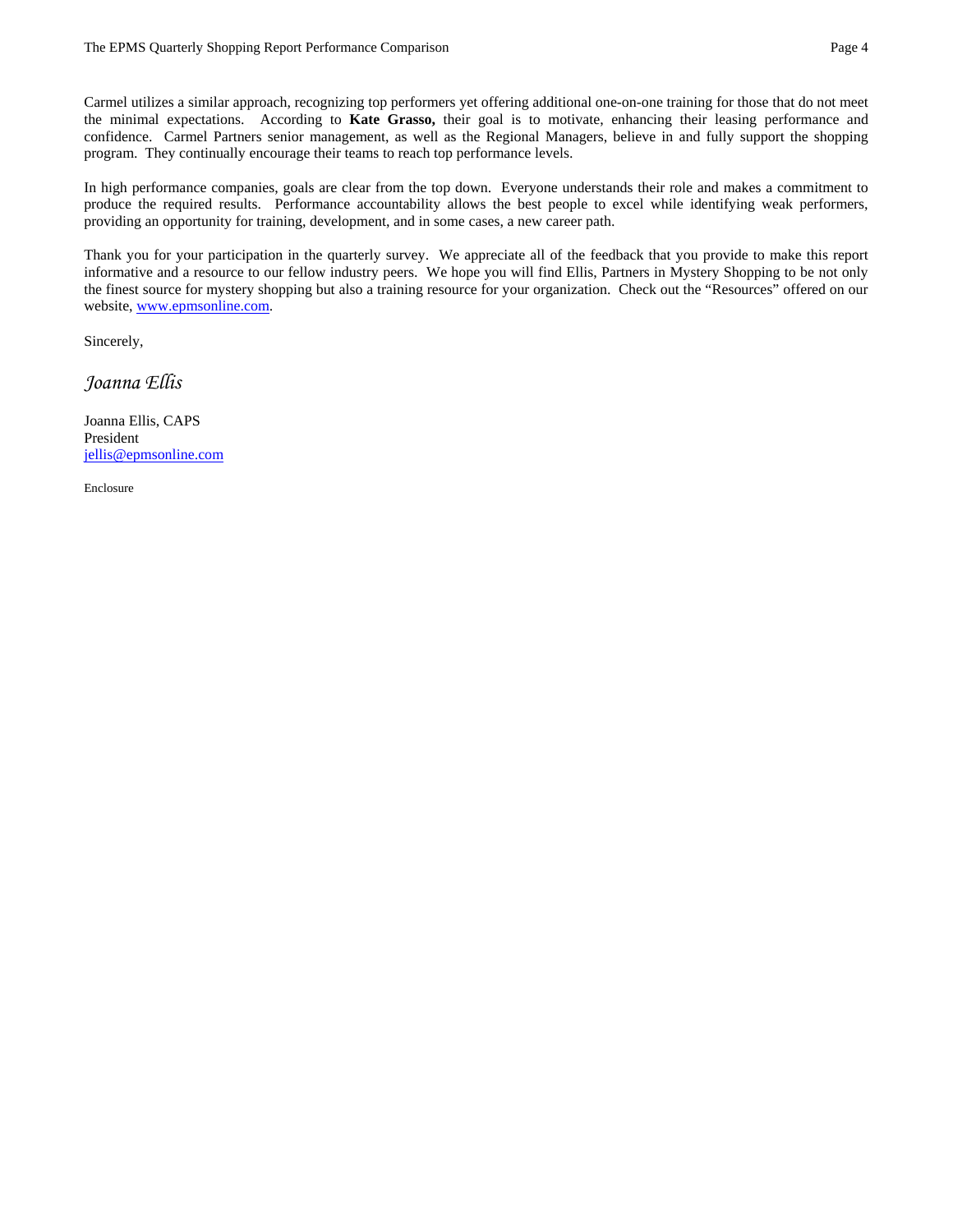

## **SHOPPING REPORT PERFORMANCE COMPARISON**© **FIRST QUARTER, 2008 MULTIFAMILY INDUSTRY BENCHMARK**

|                                           | <b>TELEPHONE</b><br><b>PRESENTATION</b> |                     | <b>ON-SITE</b><br><b>PRESENTATION</b> |                             |                  |                   |                                 |                       |                           |                     |                          |                                     |                                                          |
|-------------------------------------------|-----------------------------------------|---------------------|---------------------------------------|-----------------------------|------------------|-------------------|---------------------------------|-----------------------|---------------------------|---------------------|--------------------------|-------------------------------------|----------------------------------------------------------|
|                                           | Q1                                      | Q <sub>2</sub>      | Q3                                    | Q4                          | Q5               | Q6                | Q7                              | Q8                    | Q9                        | Q10                 |                          |                                     |                                                          |
|                                           | Set<br>Appointment                      | Telephone<br>Number | First<br>Impression                   | ldentify<br><b>Specific</b> | Discuss/<br>Show | Apt.<br>Condition | Feature/<br><b>Benefit Sell</b> | Overcome<br>Objection | Ask for<br><b>Deposit</b> | Lease from<br>Agent | <b>CLIENT</b><br>OVERALL | <b>Alliance Residential Company</b> | <b>Participating Companies</b><br><b>Legacy Partners</b> |
|                                           |                                         |                     |                                       | <b>Needs</b>                | Property         |                   |                                 |                       |                           |                     | <b>AVERAGE</b>           | <b>Amli Residential</b>             | <b>Lincoln Property Company</b>                          |
| <b>QUESTION OVERALL</b><br><b>AVERAGE</b> | 89.43%                                  | 80.52%              | 94.36%                                | 90.67%                      | 93.86%           | 94.60%            | 93.30%                          | 95.55%                | 70.83%                    | 88.61%              | 89.17%                   | AvalonBay Communities, Inc.         | Lynd Company, The                                        |
| <b>Gables Residential</b>                 | 98.75%                                  | 92.16%              | 97.49%                                | 97.49%                      | 98.43%           | 98.12%            | 97.49%                          | 97.81%                | 91.54%                    | 93.73%              | 96.30%                   | BH Management Services, Inc.        | <b>Lyon Apartment Communities</b>                        |
| <b>Carmel Partners</b>                    | 95.62%                                  | 88.32%              | 96.35%                                | 99.27%                      | 99.27%           | 98.54%            | 97.81%                          | 99.27%                | 89.05%                    | 94.16%              | 95.77%                   | <b>Bozzuto &amp; Associates</b>     | <b>Madison Apartment Group LP</b>                        |
| Tarragon Management, Inc.                 | 97.87%                                  | 82.98%              | 100.00%                               | 97.87%                      | 100.00%          | 100.00%           | 97.87%                          | 95.74%                | 87.23%                    | 97.87%              | 95.74%                   | <b>BRE Properties</b>               | <b>Metric Property Management</b>                        |
| Amli Residential                          | 92.94%                                  | 87.06%              | 97.65%                                | 97.06%                      | 97.06%           | 98.82%            | 96.47%                          | 98.82%                | 75.88%                    | 95.29%              | 93.71%                   | Capreit                             | <b>Milestone Management</b>                              |
| AvalonBay Communities, Inc.               | 94.88%                                  | 89.14%              | 97.45%                                | 95.21%                      | 99.68%           | 94.89%            | 93.61%                          | 95.53%                | 81.79%                    | 93.29%              | 93.55%                   | <b>Capstone Real Estate</b>         | <b>Pinnacle Realty Management</b>                        |
| <b>CLIENT 6</b>                           | 96.49%                                  | 91.23%              | 91.23%                                | 89.47%                      | 100.00%          | 100.00%           | 96.49%                          | 96.49%                | 82.46%                    | 91.23%              | 93.51%                   | <b>Carmel Partners</b>              | <b>Post Properties</b>                                   |
| <b>CLIENT 7</b>                           | 93.82%                                  | 86.14%              | 97.01%                                | 95.95%                      | 91.47%           | 96.80%            | 98.72%                          | 97.44%                | 83.37%                    | 93.18%              | 93.39%                   | <b>Colonial Properties Trust</b>    | <b>Prometheus Real Estate Group</b>                      |
| <b>CLIENT 8</b>                           | 98.08%                                  | 82.69%              | 96.15%                                | 96.15%                      | 92.31%           | 98.08%            | 98.08%                          | 94.23%                | 80.77%                    | 94.23%              | 93.08%                   | <b>The Connor Group</b>             | <b>RAM Partners, LLC</b>                                 |
| <b>CLIENT 9</b>                           | 94.29%                                  | 88.57%              | 98.29%                                | 94.29%                      | 94.29%           | 97.14%            | 92.57%                          | 95.43%                | 77.71%                    | 92.57%              | 92.51%                   | CTL Management, Inc.                | <b>Sequoia Equities</b>                                  |
| CLIENT <sub>10</sub>                      | 98.90%                                  | 97.80%              | 93.41%                                | 95.60%                      | 92.31%           | 94.51%            | 95.60%                          | 98.90%                | 65.93%                    | 89.01%              | 92.20%                   | <b>CWS Apartment Homes</b>          | <b>Simpson Property Group</b>                            |
| <b>CLIENT 11</b>                          | 100.00%                                 | 94.12%              | 94.12%                                | 82.35%                      | 98.04%           | 98.04%            | 88.24%                          | 94.12%                | 80.39%                    | 92.16%              | 92.16%                   | Drucker & Falk, LLC                 | Tarragon Management, Inc.                                |
| <b>CLIENT 12</b>                          | 96.15%                                  | 76.37%              | 95.60%                                | 86.27%                      | 98.91%           | 96.71%            | 92.86%                          | 98.35%                | 88.46%                    | 90.66%              | 92.03%                   | E & S Ring Corporation              | UDR, Inc.                                                |
| <b>CLIENT 13</b>                          | 89.74%                                  | 87.18%              | 93.16%                                | 95.73%                      | 96.58%           | 97.44%            | 92.31%                          | 94.87%                | 77.78%                    | 94.02%              | 91.88%                   | <b>Fairfield Residential</b>        | <b>Village Green Companies</b>                           |
| <b>CLIENT 14</b>                          | 91.84%                                  | 85.71%              | 89.79%                                | 95.92%                      | 97.96%           | 93.88%            | 97.96%                          | 95.92%                | 79.59%                    | 89.80%              | 91.84%                   | <b>Fogelman Management Group</b>    | <b>Waterton Residential</b>                              |
| <b>CLIENT 15</b>                          | 90.24%                                  | 80.49%              | 97.56%                                | 97.56%                      | 95.12%           | 95.12%            | 100.00%                         | 97.56%                | 73.17%                    | 87.80%              | 91.46%                   | <b>Gables Residential Services</b>  | <b>Weidner Investment Services</b>                       |
| <b>CLIENT 16</b>                          | 95.10%                                  | 81.37%              | 95.10%                                | 97.06%                      | 94.12%           | 89.22%            | 98.04%                          | 96.08%                | 75.49%                    | 87.25%              | 90.88%                   | <b>Greystar Management</b>          | <b>Western National Group</b>                            |
| <b>CLIENT 17</b>                          | 96.99%                                  | 66.17%              | 97.74%                                | 93.24%                      | 98.49%           | 96.99%            | 97.75%                          | 97.74%                | 67.67%                    | 93.98%              | 90.68%                   | <b>JPI</b>                          | <b>ZOM Residential</b>                                   |
| <b>CLIENT 18</b>                          | 92.11%                                  | 70.39%              | 95.39%                                | 92.76%                      | 97.37%           | 99.34%            | 96.71%                          | 96.71%                | 71.05%                    | 92.11%              | 90.39%                   |                                     |                                                          |
| <b>CLIENT 19</b>                          | 90.00%                                  | 74.00%              | 94.00%                                | 90.00%                      | 96.00%           | 98.00%            | 94.00%                          | 94.00%                | 84.00%                    | 86.00%              | 90.00%                   |                                     | Representing 4,985 shopping reports                      |
| <b>CLIENT 20</b>                          | 89.47%                                  | 72.37%              | 97.37%                                | 94.74%                      | 98.03%           | 95.39%            | 96.05%                          | 97.37%                | 63.16%                    | 94.74%              | 89.87%                   |                                     |                                                          |

**Gables Residential Services**

**Jana Muma - Vice President, Learning and Development**

**Benchmark 1st Place Company** *"This is absolutely unbelievable! Congratulations to our associates on their outstanding performance. They should be so proud. We are always working to challenge ourselves and beat our own scores, and it's exciting to know that we exceeded some very specific goals that we had in place."*